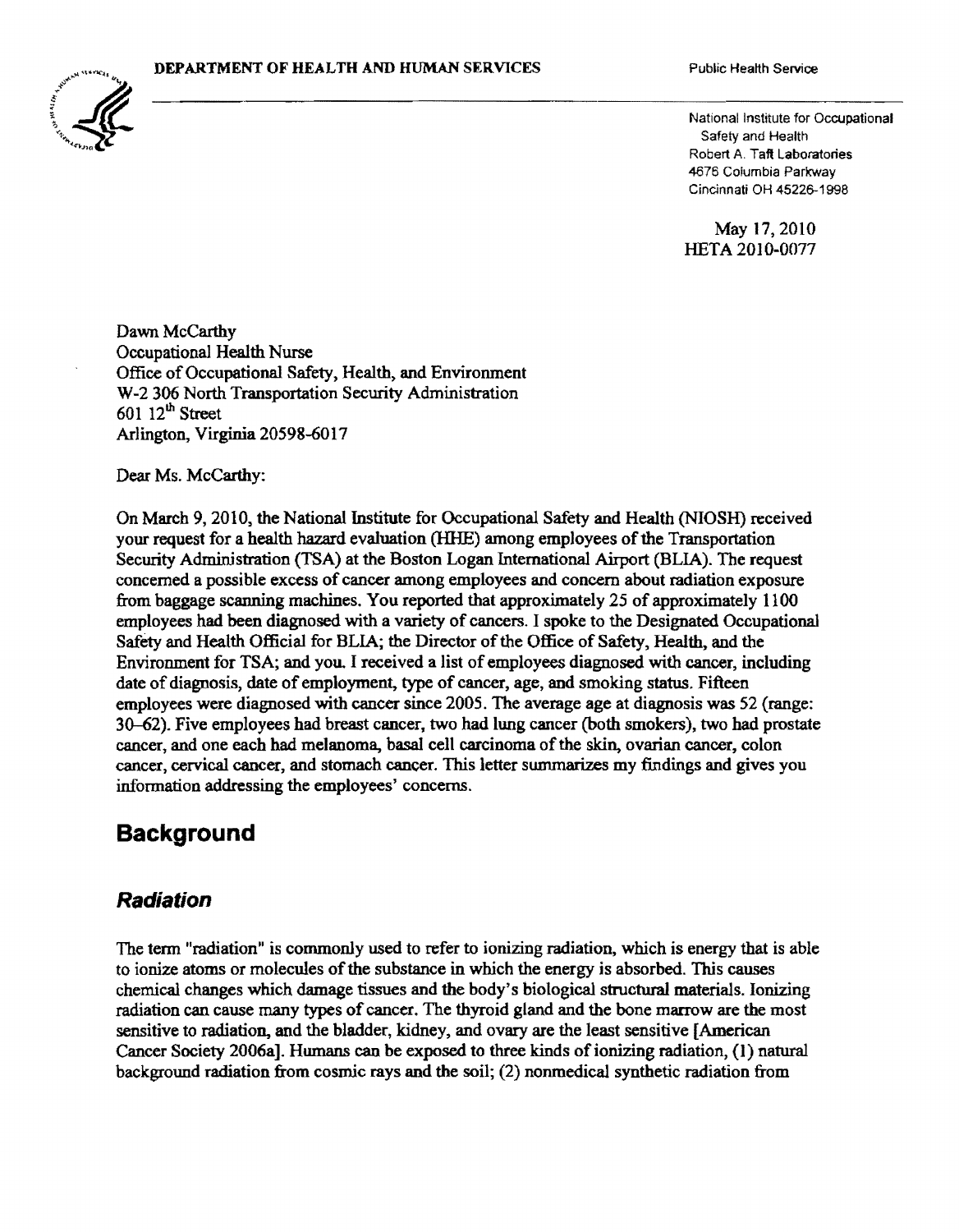Page 2 of 12 HETA: 2010-0077

weapons testing and workplaces; and (3) medical radiation from x-rays and other medical tests (American Cancer Society 2006a].

### **Transportation Security Administration and Baggage Screening**

On November 19, 2001, because of the need for increased air transportation security, Congress enacted the Aviation and Transportation Security Act (ATSA). Under ATSA, the responsibility for inspecting persons and property carried by aircraft operators and foreign air carriers was transferred to a newly fonned agency, the TSA. This rulemaking transferred the Federal Aviation Administration (FAA) rules governing civil aviation security to TSA. Prior to TSA, carry-on baggage and checked baggage screening at airports had been privately contracted. With the creation ofTSA, these jobs were placed within the federal civil service system (at most airports), and baggage screeners were required to have additional background security evaluation, training, and testing. Since its establishment, TSA has federalized security employees at over 400 commercial service airports throughout the United States and its territories to screen carry-on and checked baggage. Carry-on baggage of airport travelers is examined by TSA baggage screeners using Threat Image Protection Ready X-ray (TRX) systems located at passenger check points. TSA baggage screeners use Explosive Detection System (EDS) equipment to x-ray checked passenger baggage.

Between 2003 and 2004, NIOSH conducted radiation exposure surveys for TSA baggage screeners at 12 airports, including BLIA {Achutan and Mueller 2008]. All 12 airports received a basic characterization that consisted of an observational survey, a review of airport-specific screening operations, and an inspection of x-ray generating equipment. A second phase involved monitoring the radiation exposure received by TSA baggage screeners at six airports, including BLIA, over a 6-month period. Overall, the radiation doses for TSA baggage screeners were low. The median estimated 12-month cumulative occupational whole body dose during the period of observation was zero at four of six airports. BLIA was one oftwo airports with a non-zero median estimated 12-month cumulative dose (0.4 millirem [mrem] each for whole body and wrist). Carry-on baggage screeners at BLIA had significantly higher radiation exposures than the checked baggage screeners. One explanation could be that checked baggage screeners at BLIA were located in a control room that was not near any radiation source (e.g., the EDS machines). This likely contributed to their radiation exposures being lower than those for the BLIA carry-on screeners who worked near TRX baggage screening machines and were potentially exposed to low-level radiation emissions.

## **Breast Cancer**

An estimated 192,370 cases of invasive breast cancer were diagnosed in women in the United States in 2009, making it the most common cancer in women in the United States [American Cancer Society 2010]. Although epidemiologic studies have identified some factors that appear to be related to increased risk for breast cancer, much remains unknown about the causes of breast cancer. Well-established risk factors include family history of breast cancer, biopsyconfirmed atypical hyperplasia, early menarche (first menstrual period), late menopause, postmenopausal hormone replacement therapy. not baving children or having the first child after 30, alcohol consumption, overweight or obesity (especially after menopause), never breastfeeding a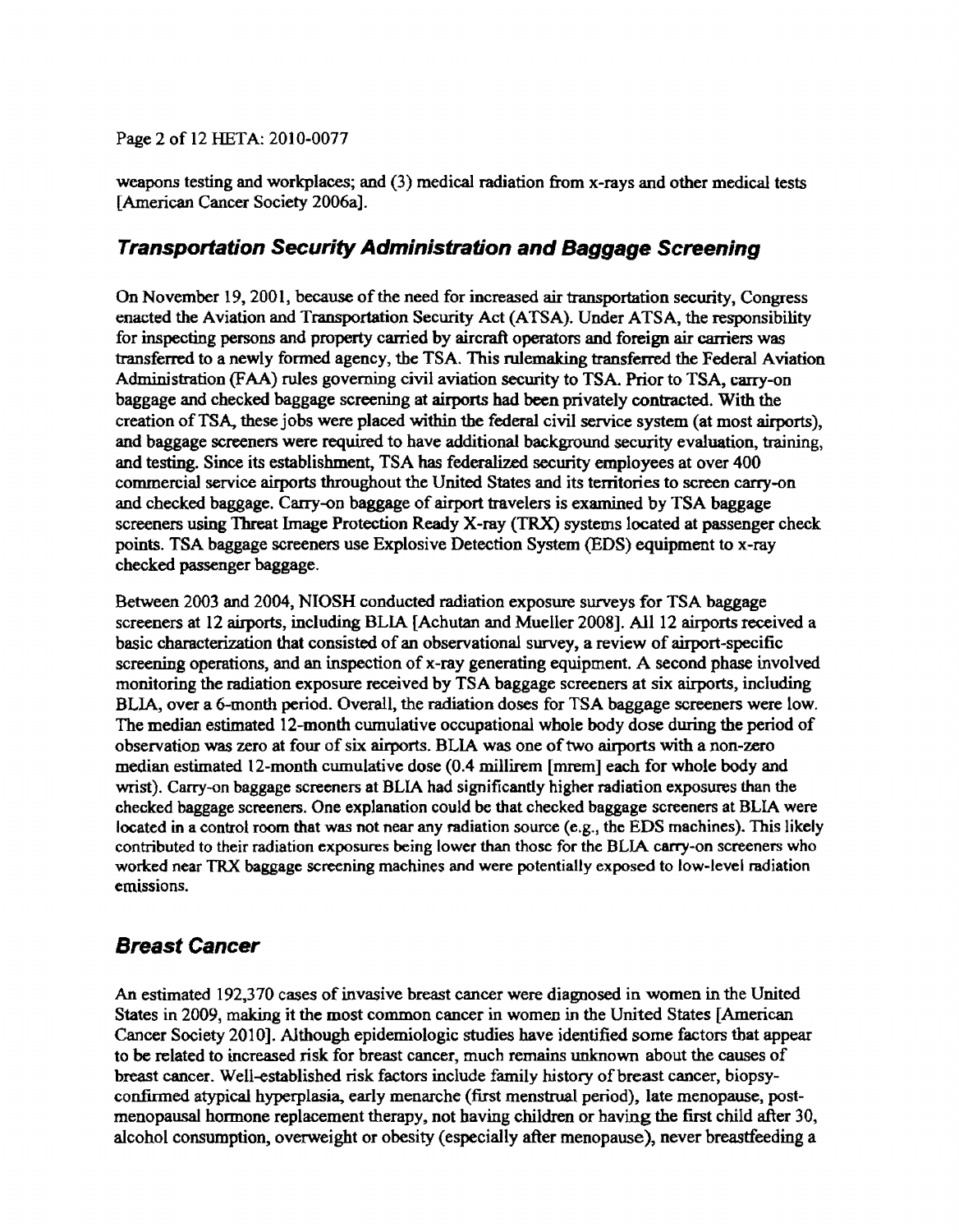#### Page 3 of 12 HETA: 2010-0077

child, low physical activity levels, and higher levels of education and socioeconomic status [American Cancer Society 2010]. Breast cancer is not known to be associated with environmental or occupational exposures other than high doses of ionizing radiation [Goldberg and Labrèche 1996; Weiderpass et al. 1999; Carmichael et al. 2003]. The risk is highest if exposure occurs during childhood and is negligible after age 40. Several studies have found teachers and other professional and managerial employees to have an increased risk for developing breast cancer [Rubin et al. 1993; King et al. 1994; Pollan and Gustavsson 1999; Bernstein et al. 2002; Snedeker 2006; MacArthur et al. 2007] but others have not [Coogan et al. 1996; Calle et al. 1998; Petralia et al. 1999]. No causative workplace exposures have been identified for these occupations, and it is postulated that the possible increase in risk is a result of non-occupational risk factors such as parity (number of times a woman has given birth), maternal age at first birth, contraceptive use, diet, and physical activity [Threlfall et al. 1985; Snedeker 2006; MacArthur et al. 2007]. Women with higher educational status are also more likely to have mammograms, thus increasing detection of breast cancer. A recent study compared the incidence of invasive breast cancer among women who were screened once between ages 50 and 64 to women screened three times between ages 50 and 64. Distribution of known risk factors was similar between the two groups, but the rate of invasive breast cancer was 22% lower in the group screened only once, suggesting that some breast cancers regress without treatment [Zahl et al. 200S]. Another study examined the incidence of breast cancer among women for 7 years before and 7 years after the full implementation of a mammography screening program [Jørgensen and Gøtzsche 2009]. The researchers determined that one third of cancers were overdiagnosed, meaning that they would not have caused symptoms or death.

### **Prostate Cancer**

Prostate cancer is the most commonly diagnosed cancer among men in the United States, with 192,2S0 cases diagnosed in 2009 [American Cancer Society 2009aJ. The main risk factor is increasing age; blacks are at higher risk. No occupational or environmental risk factors for prostate cancer are known. Exposure to certain substances, such as polycyclic aromatic hydrocarbons, pesticides, and cadmium have been suspected to increase the risk for prostate cancer, but study results conflict [Verougstraete et al. 2003; Boers et al. 2005; Sahmoun et al. 2005; Van Maele-Fabry et al. 2006; Huffet al. 2007; Mink et al. 2008].

## **Lung Cancer**

Lung cancer is the most common cause of cancer death in both men and women. An estimated 219,440 new cases of lung cancer were diagnosed in 2009 [American Cancer Society 2009a J. The most significant risk factor for lung cancer is cigarette smoking, which accounts for 90% of cases in men and SO% in women [Ettinger 2008J. A lifelong nonsmoker has a relative risk ratio of 1 of getting lung cancer. Cigarette smokers of less than 0.5 packs per day, between 0.5 and 1 pack per day, 1 to 2 packs per day, and more than 2 packs per day have relative risk ratios of 15, 17,42, and 64, respectively [Ettinger 200S]. The risk for former smokers depends on how long ago they quit smoking. It takes about 30 years to bring the risk ratio down to 1.5 to 2.0 [Ettinger 2008]. Radon is the most common cause of lung cancer in nonsmokers, and second most common cause of lung cancer overall, accounting for over 20,000 cases of lung cancer annually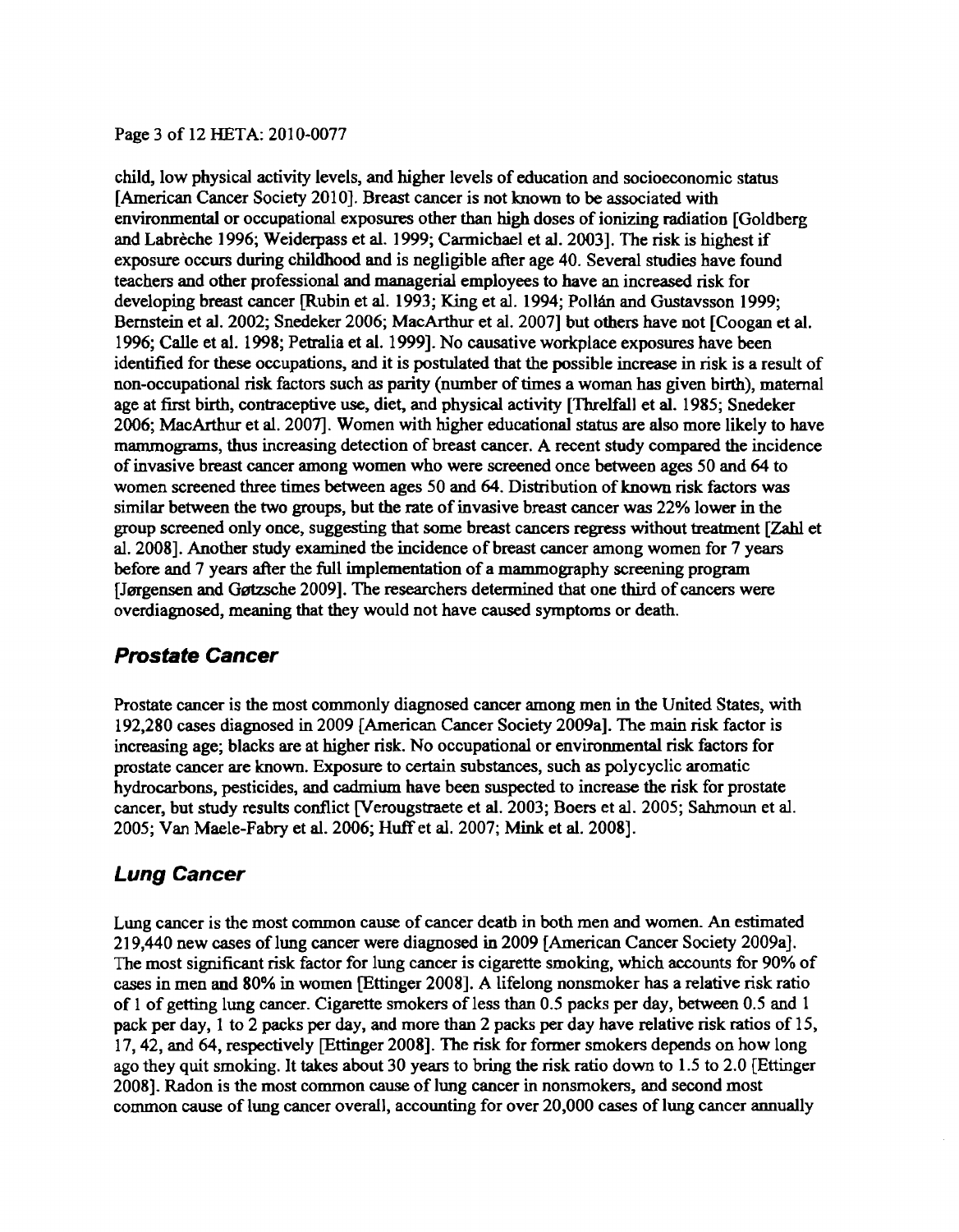Page 4 of 12 HETA: 2010-0077

in the United States. Almost 3,000 of these cases occur in people who have never smoked [EPA 2010]. Secondhand smoke is the third most common cause oflung cancer in the United States, with more than 3,000 cases annually [EPA 2010; American Cancer Society 2008b}. Known occupational causes of lung cancer include asbestos, arsenic, chromium, nickel, cadmium, coke oven emissions, tars, and soot [American Cancer Society 2006b].

# **Cancer Clusters**

Because of the concerns among the BLIA TSA employees about cancer, it is helpful to review some general information about cancer, and the approach we take in determining whether cancers have any relationship to the workplace.

Cancer is a group of different diseases that have the same feature, the uncontrolled growth and spread of abnormal cells. Each different type of cancer may have its own set of causes. Cancer is common in the United States. One of every four deaths in the United States is from cancer. Among adults, cancer is more frequent among men than women, and is more frequent with increasing age. Many factors play a role in the development of cancer. The importance of these factors is different for different types of cancer. Most cancers are caused by a combination of several factors. Some of the factors include: (a) personal characteristics such as age, sex, and race,  $(b)$  family history of cancer,  $(c)$  diet,  $(d)$  personal habits such as cigarette smoking and alcohol consumption, (e) the presence of certain medical conditions, (f) exposure to cancer· causing agents in the environment, and  $(g)$  exposure to cancer-causing agents in the workplace. In many cases, these factors may act together or in sequence to cause cancer. Although some causes of some types of cancer are known, we do not know everything about the causes of cancer.

Cancers often appear to occur in clusters, which scientists define as an unusual concentration of cancer cases in a defined area or time [CDC 1990]. A cluster also occurs when the cancers are found among workers of a different age or sex group than is usual. The cases of cancer may have a common cause. or may be the coincidental occurrence of unrelated causes. The number of cases may seem high, particularly among the small group of people who have something in common with the cases, such as working in the same building. Although the occurrence of a disease may be random, diseases often are not distributed randomly in the population, and clusters of disease may arise by chance alone [Metz and McGuinness 1997]. In many workplaces the number of cases is small. This makes it difficult for us to detect whether the cases have a common cause, especially when there are no apparent cancer-causing exposures. It is common for the borders of the perceived cluster to be drawn around where the cases of cancer are located, instead of defining the population and geographic area first. This often leads to the inaccurate beliefthat the rate of cancer is high. This is referred to as the "Texas sharpshooter effect" because the Texas sharpshooter shoots at the barn and then draws his bull's eye around the bullet hole.

When cancer in a workplace is described, it is important to learn whether the type of cancer is a primary cancer or a metastasis (spread of the primary cancer into other organs). Only primary cancers are used to investigate a cancer cluster. To assess whether the cancers among employees could be related to occupational exposures, we consider the number of cancer cases, the types of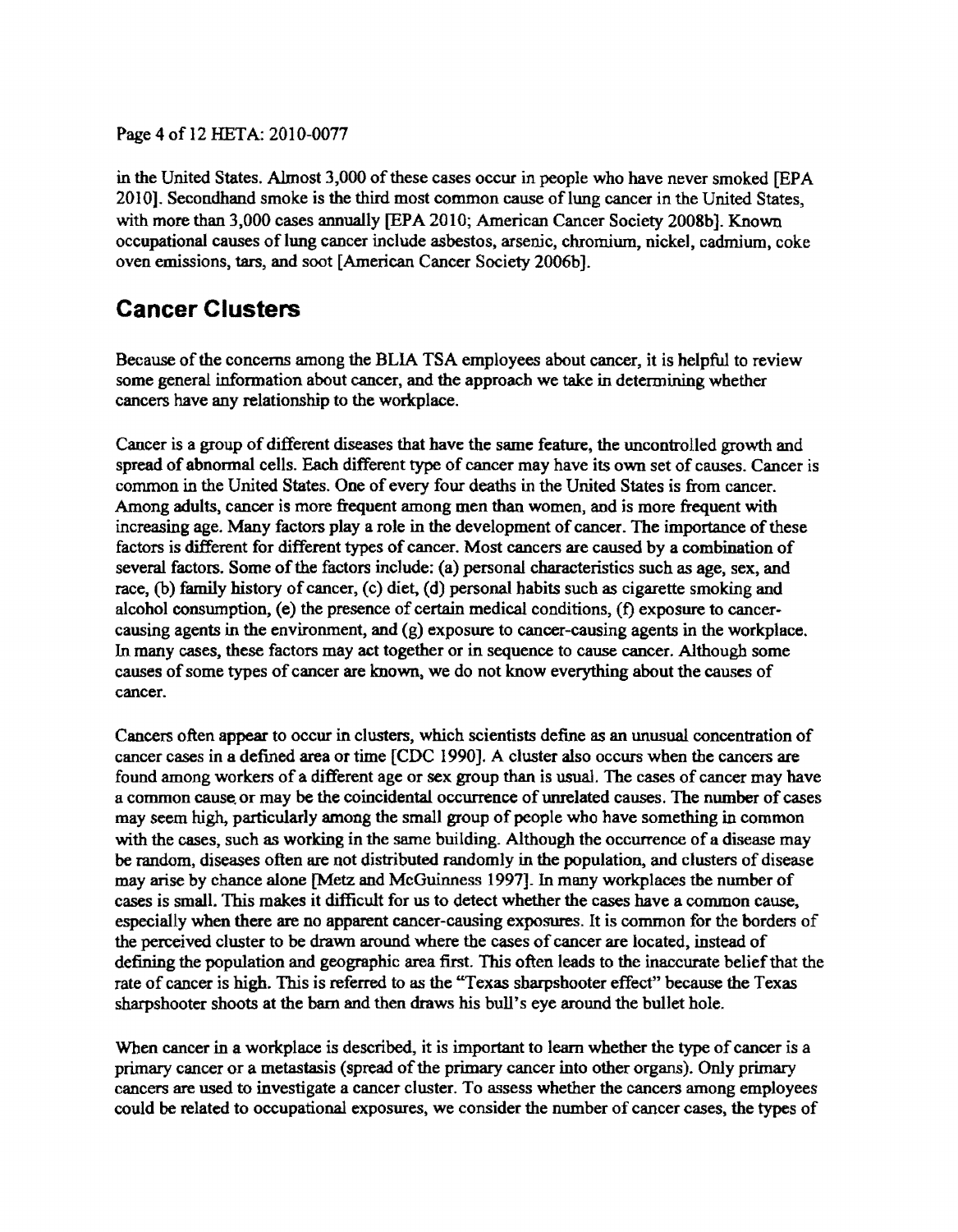#### Page 5 of 12 HETA: 2010-0077

cancer, the likelihood of exposures to potential cancer-causing agents, and the timing of the diagnosis of cancer in relation to the exposure. These issues are discussed below as they relate to the request.

#### *Do more BLIA TSA workers have more cancer than people who do not work in the TSA?*

Because cancer is a common disease, cancer may be found among people at any workplace. In the United States, one in two men and one in three women will develop cancer over the course of their lifetimes. These numbers do not include basal or squamous cell skin cancers, which are very common (over 1 million diagnosed annually), or any in-situ carcinomas other than bladder. (In-situ refers to cancer that has not yet spread beyond where it began; it is considered a precursor form of cancer.) If these were included, rates would be even higher. When several cases of cancer occur in a workplace they may be part of a true cluster when the number is greater than we expect compared to other groups of people similar with regard to age, sex, and race. Disease or tumor rates, however, are highly variable in small populations and rarely match the overall rate for a larger area, such as the state, so that for any given time period some populations have rates above the overall rate and other have rates below the overall rate. So, even when there is an excess, this may be completely consistent with the expected random variability. In addition, calculations like this make many assumptions, which may not be appropriate for every workplace. Comparing rates without adjusting for age, sex, or other population characteristics assumes that such characteristics are the same in the workplace as in the larger popUlation, which may not be true. However, 15-25 cases of cancer over 9 years among approximately 1100 employees are not an excess of cancer.

#### *Is there an unusual distribution of*types *qfcancer?*

Cancer clusters thought to be related to a workplace exposure usually consist of the same types of cancer. When several cases ofthe same type of cancer occur and that type is not cornmon in the general population, it is more likely that an occupational exposure is involved. When the cluster consists of multiple types of cancer, without one type predominating, then an occupational cause ofthe cluster is less likely. There were a variety of cancers reported among TSA employees, and they were among the most common types diagnosed in the United States. No cases of thyroid cancer or leukemia were reported (the thyroid and bone marrow are the most radiosensitive organs).

#### *Is there exposure to a specific chemical or physical agent known or suspected of causing cancer occurrinx?*

The relationship between some agents and certain cancers has been well established. For other agents and cancers, there is a suspicion but the evidence is not definitive. When a known or suspected cancer-causing agent is present and the types of cancer occwring have been linked with these exposures in other settings, we are more likely to make the connection between cancer and a workplace exposure. The NIOSH report on radiation exposures at BLIA noted a median dose of0.4 mrem, which is far below the dose limits for the general public. The average amount ofradiation a person living in the United States is exposed to is 360 mrem, the majority ofwhich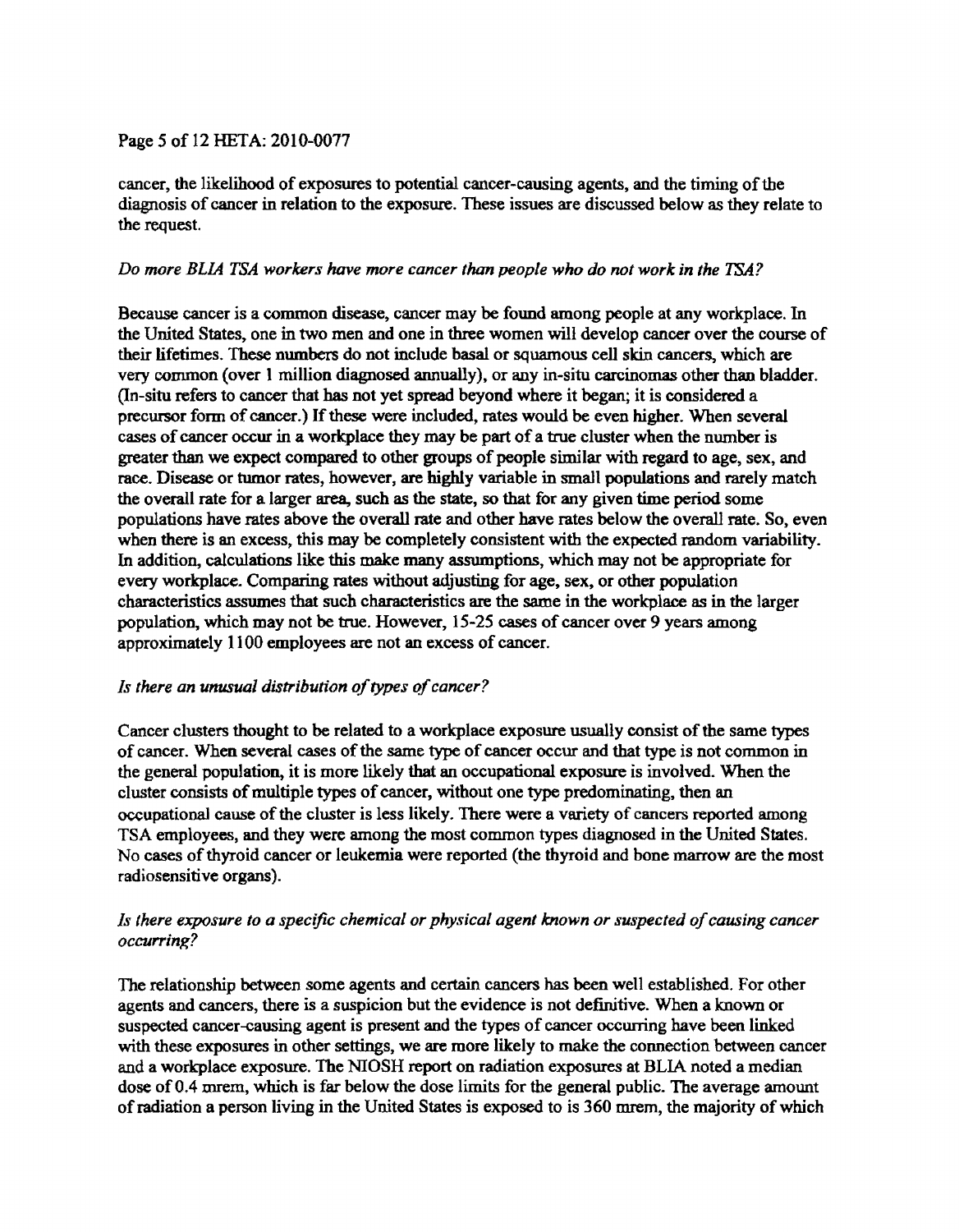#### Page 6 of 12 HETA: 2010-0077

is from radon [Idaho State University 2008]. Guidelines for occupational and public exposure to radiation are outlined in the table below.

| Occupational and Public Radiation Dose Limits <sup>a</sup> |                                                                                    |                                                                                                            |                                                                                                                    |                                                                                      |                                                                                                                                 |
|------------------------------------------------------------|------------------------------------------------------------------------------------|------------------------------------------------------------------------------------------------------------|--------------------------------------------------------------------------------------------------------------------|--------------------------------------------------------------------------------------|---------------------------------------------------------------------------------------------------------------------------------|
|                                                            | DOE <sup>b</sup>                                                                   | NRC <sup>c</sup>                                                                                           | OSHA <sup>d</sup>                                                                                                  | NCRP <sup>e.f</sup> (1993)                                                           | ICRP <sup>8</sup> (1991)                                                                                                        |
| Occupational                                               |                                                                                    |                                                                                                            |                                                                                                                    |                                                                                      |                                                                                                                                 |
| Whole body<br>(deterministic) <sup>n</sup>                 | $5,000$ mrcm<br>per year                                                           | $5.000$ mrem<br>per year                                                                                   | $1,250$ mrem per<br>quarter for the<br>whole body (head<br>and trunk; active<br>blood-forming<br>organs or gonads) | $5.000$ mrcm<br>per year                                                             | 2,000 mrem per year<br>average over 5 years<br>$(10,000$ mrem in 5<br>years), not to exceed<br>5,000 mrem in any<br>single year |
| Lens of eye                                                | $15,000$ mrem per<br>vear                                                          | 15,000 mrem per<br>year                                                                                    | $1,250$ mrem per<br>quarter                                                                                        | 15,000 mrem per<br>year                                                              | 15,000 morem per year                                                                                                           |
| Hands,<br>forearms; feet<br>and ankles                     | $50,000$ mrem per<br>year                                                          | 50,000 mrem per<br>vear                                                                                    | $18,750$ mrem per<br>quarter                                                                                       | 50,000 mrem per<br>year                                                              | 50,000 mrem per year                                                                                                            |
| Skin                                                       | $50,000$ mrem per<br>year                                                          | 50,000 mrem per<br>year                                                                                    | $7,500$ mrem per<br>quarter                                                                                        | 50,000 mrem per<br>year                                                              | 50,000 mrem per year                                                                                                            |
| Embryo-fetus of<br>pregnant<br>worker                      | 500 mrem per<br>gestation period                                                   | 500 morem per<br>gestation period                                                                          | No limit<br>established                                                                                            | 50 mrem per<br>month over<br>gestation period                                        | 200 mrem per gestation<br>period                                                                                                |
| Cumulative                                                 | No limit<br>established                                                            | No limit<br>established                                                                                    | $5,000$ (N-18) mrem<br>$N = age(y)$                                                                                | $1000$ mrem $x$ age<br>(v)                                                           | No limit established                                                                                                            |
| Public                                                     |                                                                                    |                                                                                                            |                                                                                                                    |                                                                                      |                                                                                                                                 |
| Whole body<br>(deterministic) <sup>8</sup>                 | 100 mrem per<br>year for members<br>of the public<br>entering a<br>controlled area | 100 mrem per<br>year from<br>licensed<br>operation; or<br>2 mrem per hour<br>from any<br>unrestricted area | No limit<br>established                                                                                            | 100 mrcm for<br>continuous<br>exposure and 500<br>mrem for<br>infrequent<br>exposure | Annual average over 5<br>years not to exceed 100<br>mrem                                                                        |
| Lens of eye,<br>skin, and<br>extremities                   | No limit<br>established                                                            | No limit<br>established                                                                                    | No limit<br>established                                                                                            | $5000$ mrem                                                                          | 1.500 movem to lens of<br>eye and 5,000 mrem to<br>skin, hands, and feet                                                        |
| Negligible<br><b>Individual Dose</b>                       | No limit<br>established                                                            | No limit<br>established                                                                                    | No limit<br>established                                                                                            | 1 mrem annual<br>effective dose per<br>source of practice                            | No limit established                                                                                                            |

a. The dose limits are reported in the conventional units (mrem) to be consistent with the U.S. regulations.

b. The Department of Energy.

c. The Nuclear Regulatory Commission (NRC) states that if members of the public are continuously present in an unrestricted area, the dose from external sources cannot exceed 0.002 rem in an hour and 0.05 rem in a year.

d. OSHA occupational dose limits are reported in terms of dose equivalent per calendar quarter and apply only to individuals who work in a restricted area. Restricted area means any area that is controlled by the employer for purposes of protecting individuals from exposure to radiation or radioactive materials. Minors are restricted to 10% of the limits shown. e. National Council on Radiation Protection.

f. NCRP 116 also states "new facilities and the introduction of new practices sbould be designed to limit annual effective doses to workers to a fraction of the 1,000 mrem/year implied by the lifetime dose limit."

g. International Commission on Radiological Protection.

h. Occupational and public deterministic dose limits (except OSHA) are reported in terms of annual effective dose (E); the cumulative dose limit is a cumulative effective dose limit. The effective dose  $(E=w_RH_T)$  is intended to provide a means for handling nonuniform irradiation situations. The tissue-weighting factor  $(w<sub>T</sub>)$  takes into account the relative detriment to each organ and tissue including the different mortality and morbidity risks from cancer. In other words, the risks for all stocbastic effects will be the same whether the whole body is irradiated uniformly or not.

i. Embryo-fetus dose limit is an equivalent dose  $(H_T)$  limit in a month once pregnancy is known. The equivalent dose limit is based on an average absorbed dose in the tissue or organ  $(D_T)$  and weighted by the radiation weighting factor (w<sub>R</sub>) for radiation impinging on the body ( $H_T=w_R D_T$ ).

j. Lens of eye, skin, and extremity dose limit is an annual equivalent dose limit.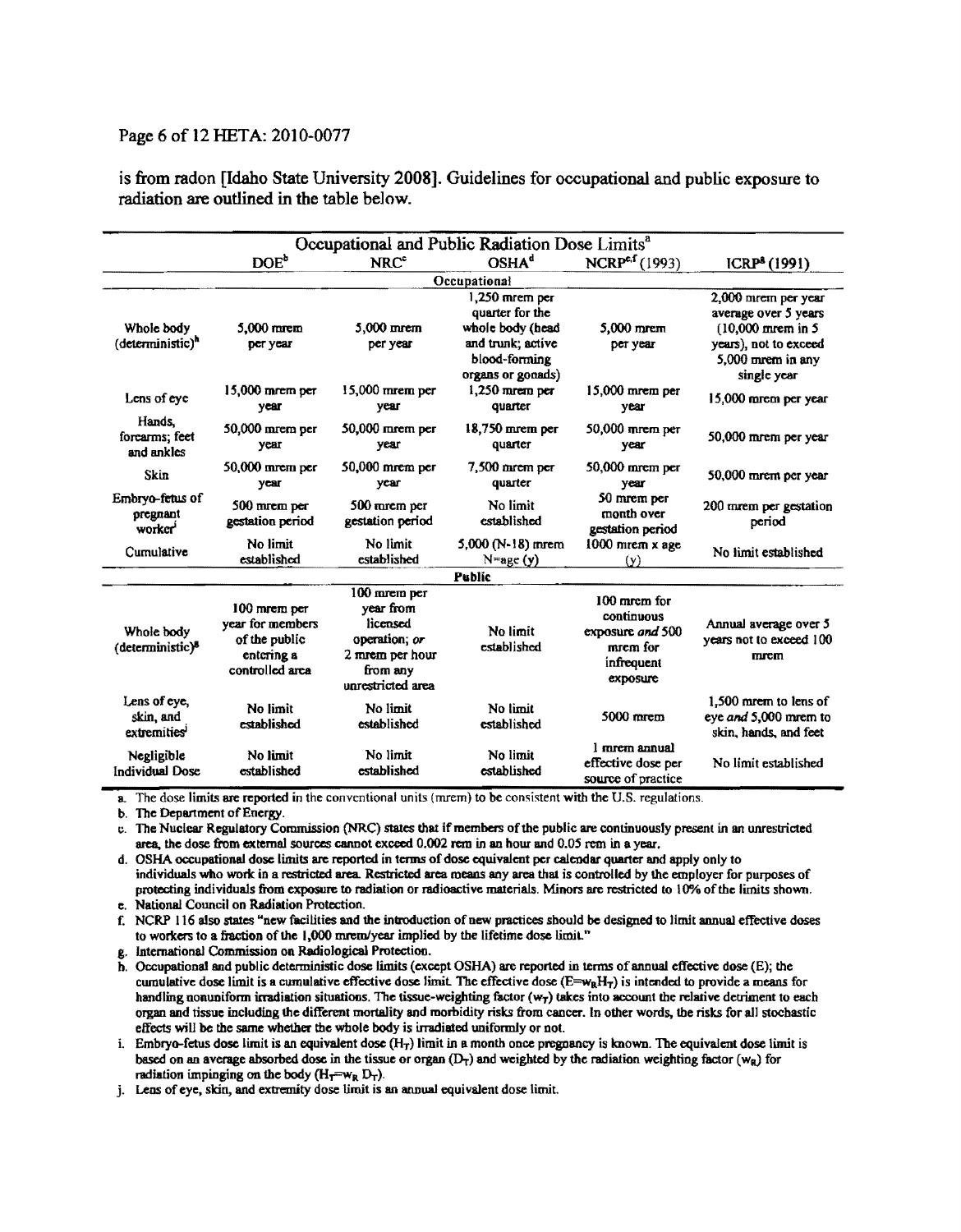#### Page 7 of 12 HETA: 2010-0077

#### Has enough time passed since exposure began?

The time between first exposure to a cancer-causing agent and clinical recognition of the disease is called the latency period. Latency periods vary by cancer type, but usually are a minimum of 10-12 years [Rugo 2004]. For example, it can take up to 30 years after exposure to asbestos for mesothelioma to develop. Because of this, past exposures are more relevant than current exposures as potential causes of cancers occurring in workers today. There was an average of 5 years from date of employment to diagnosis of cancer among the 15 employees reported with cancer (range: 3-7 years). Most importantly, since I did not find an excess of cancer and or any significant hazardous exposures, latency is not a factor.

## **Conclusions and Recommendations**

Based on several pieces of evidence noted in this report, we believe that it is unlikely that the cancers reported are associated with exposures from the TSA baggage screening machines at BLIA. We found that the number of employees with cancer was not above the expected rates overall, and the specific types of cancer diagnosed among TSA employees are varied and among the most common in the general population. Moreover, while the work inherently involves being in the area where ionizing radiation from the x-ray machines is present, the doses to TSA employees are not at the levels to be a health concern. In fact, when we compare the doses to the natural background radiation we alJ experience in our daily lives, the doses recorded are negligible. Based upon the commonality of cancer in the United States, TSA employees will continue to be diagnosed with cancer of all types, especially as the workforce ages.

Although cancers among the employees and their families are not likely due to their work, employees may have concerns about their own risk for cancer. Therefore, I recommend that you take this opportunity to encourage employees to learn about the following:

- Known cancer risk factors
- Measures they can take to reduce their risk for preventable cancers
- Availability of cancer screening programs for certain types of cancer

The American Cancer Society posts information about cancer on its website, www.cancer.org. For general information, click on "All about cancer" under "Patients, Family, & Friends." For information about a specific type of cancer, click on "Choose a cancer topic," select a type of cancer, then click "Go." Additionally, NIOSH posts information about occupational cancer and cancer cluster evaluations on its website at http://www.cdc.gov/niosh/topics/cancer/.

Employees can take an active role in changing personal risk factors that are associated with certain types of cancer. In fact, the American Cancer Society estimates over 60% of cancer deaths in the United States in 2009 were preventable [American Cancer Society 2009b]. In 2009, tobacco use alone caused an estimated 169,000 cancer deaths. It is well known that tobacco use is the single largest preventable cause of disease and increases the risk of 13 cancers: lung, mouth, nasal cavities, larynx, pharynx, esophagus, stomach, liver, pancreas,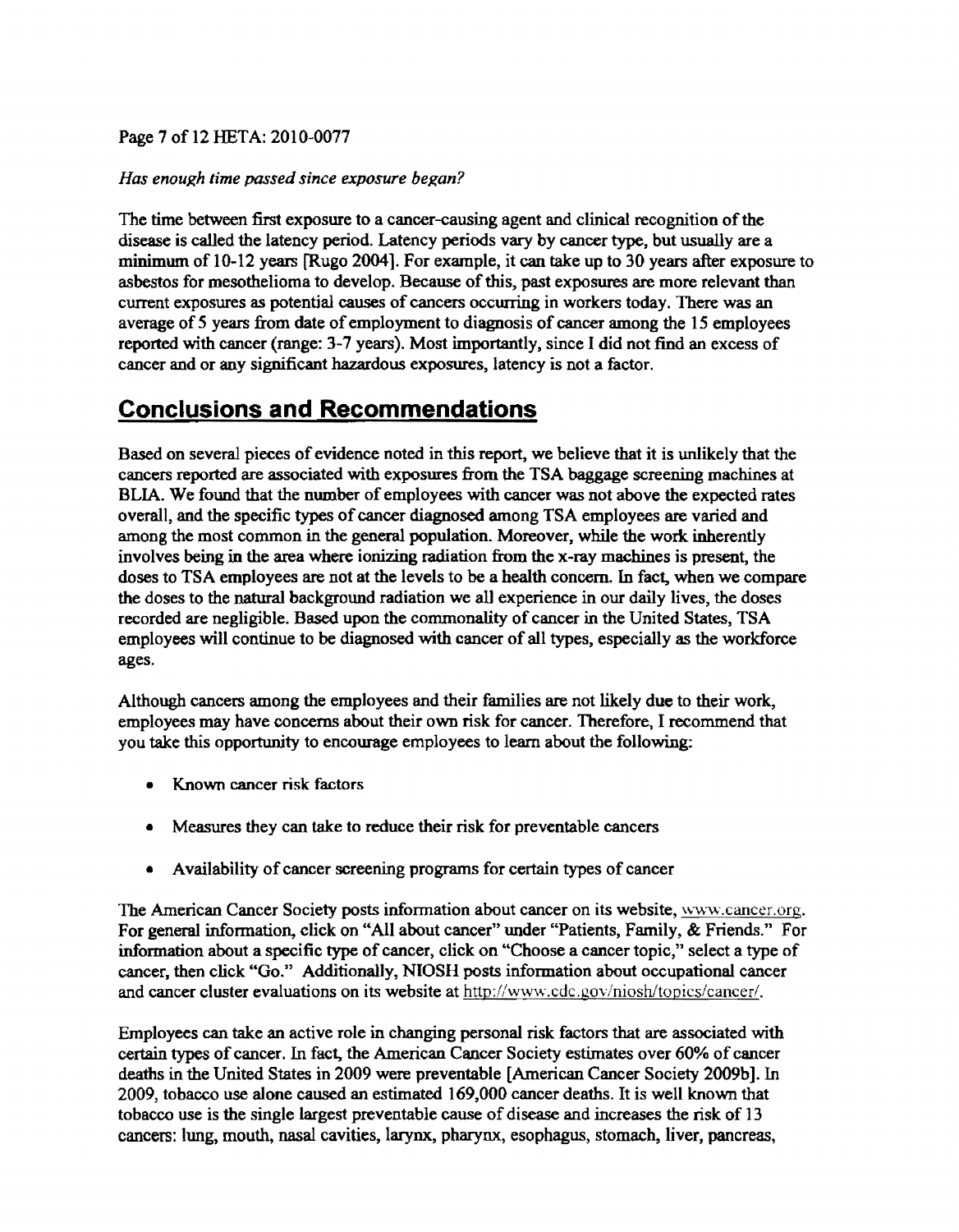#### Page 8 of 12 RETA: 2010-0077

kidney, bladder, uterine cervix, and myeloid leukemia. High alcohol consumption, a diet low in fruits and vegetables, physical inactivity, overweight, and obesity are other modifiable personal risk factors that increase the risk of certain cancers. In fact, approximately one third of all cancer deaths in 2009 were related to poor nutrition, physical inactivity, and a high body mass index (BMI, a relationship between weight and height associated with body fat and health risk). Abundant scientific evidence shows that higher levels of BMI are associated with an increased risk of 15 types of cancer: esophagus, stomach, colorectal, liver, gallbladder, pancreas, prostate, kidney, non-Hodgkin lymphoma, mUltiple myeloma, leukemia, breast, uterus, cervix, and ovary.

Another significant way for employees to prevent morbidity and mortality from cancer is to get cancer screening tests recommended for persons of their age and/or gender (i.e., colonoscopies for colon cancer screening). Employees need to discuss available cancer screening programs with their primary care physicians. This can lead to earlier detection of cancers and earlier treatment, which may increase the chances of curing the disease.

I hope this information is helpful to you. This letter closes this lflffi. A copy ofthis letter is being provided to the Occupational Safety and Health Administration Region 1 Office and the Massachusetts Department of Public Health. I encourage you to share this letter with concerned employees and their dependents. Thank you for your cooperation with this evaluation.

Sincerely yours,

Elem Pay

Elena Page, MD, MPH Medical Officer Ha7ard Evaluations and Technical Assistance Branch Division of Surveillance, Hazard Evaluations and Field Studies

cc:

Massachusetts Department of Public Health Occupational Safety and Health Administration Region 1 Office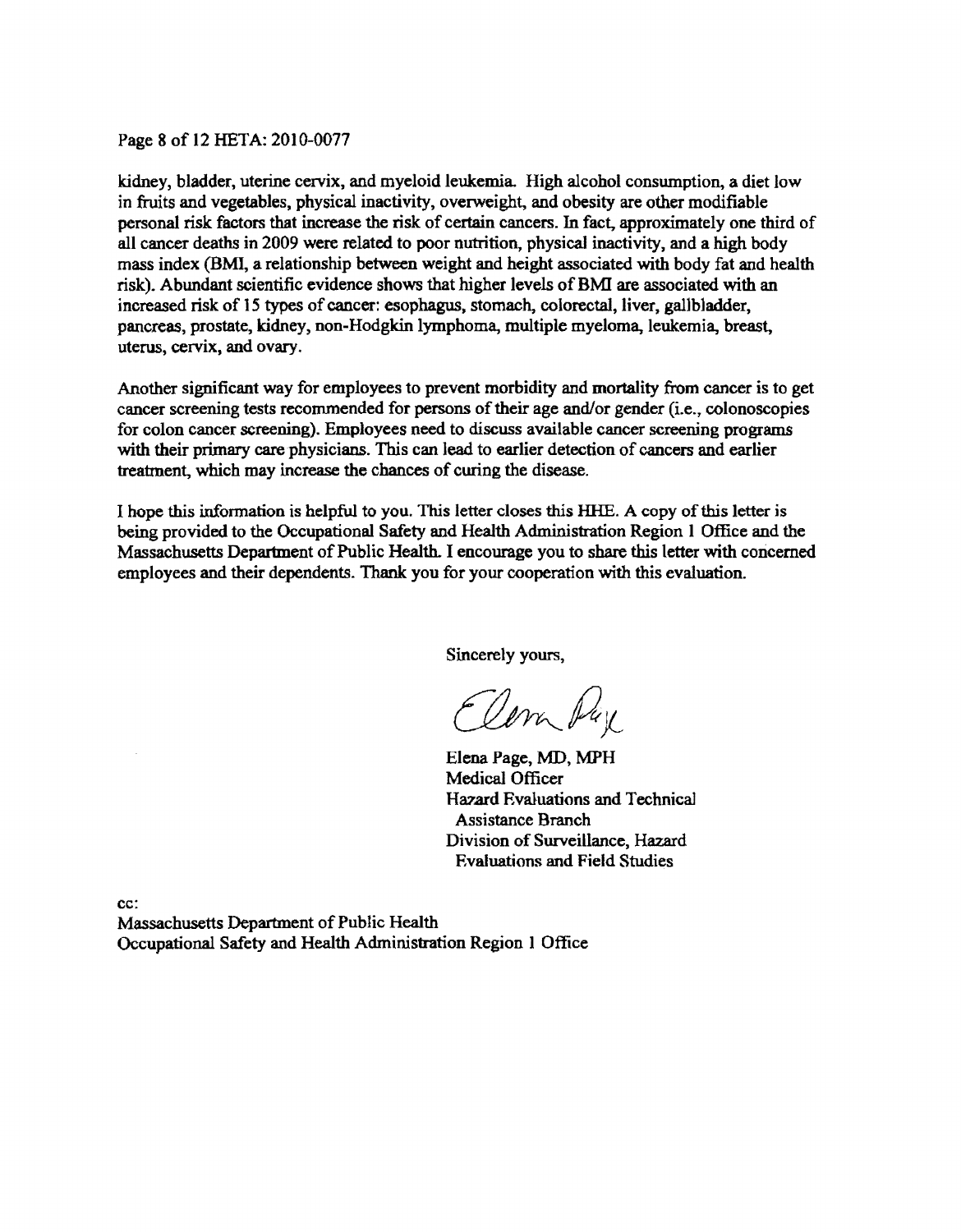Page 9 of 12 HETA: 20ID-0077

## **References**

Achutan C, Mueller C [2008]. Hazard Evaluation and Technical Assistance Report: Transportation Security Administration; Washington, DC. US Department of Health and Human Services, Public HeaJth Service, Centers for Disease Control and Prevention, National Institute for Occupational Safety and Health. NIOSH Report No. HHE 2003-0206-3067.

American Cancer Society [2006a]. Radiation exposure and cancer. Atlanta GA: American Cancer Society.

[www.cancer.org/docroot/ped/content/ped I 3x radiation exposure and cancer.asp]. Date accessed March 30,2010.

American Cancer Society [2006b]. Occupation and cancer. Atlanta GA: American Cancer Society.

[www.cancer.org/docroot/PRO/content/PRO\_1\_1x\_Occupation\_and\_Cancer.pdf.asp?sitearea =PRO]. Date accessed: May l3, 2010.

American Cancer Society [2009a]. Cancer facts & figures. Atlanta GA: American Cancer Society. [www.cancer.org/downloads/STT/500809web.pdf]. Date accessed: March 30, 2010.

American Cancer Society [2009b]. Cancer Prevention and Early Detection Facts & Figures 2009. [www.cancer.orgldownloadslSTI/860009web 6-4-09.pdfJ. Date accessed March 30, 20ID.

American Cancer Society [2008]. Prevention and early detection: secondhand smoke. Atlanta GA: American Cancer Society.

[www.cancer.org/docroot/PED/content/PED\_10\_2X\_Secondhand\_Smoke-Clean\_Indoor\_Air.asp]. Date accessed: January 16,2009.

American Cancer Society [2010]. Breast cancer facts and figures 2009-2010. Atlanta GA: American Cancer Society. [www.cancer.org/docroot/stt/stt\_0.asp]. Date accessed: May 10, 2010.

Boers D, Zeegers MPA., Swaen GM, Kant I, van den Brandt PA [2005]. The influence of occupational exposure to pesticides, polycyclic aromatic hydrocarbons, diesel exhaust, metal dust, metal fumes, and mineral oil on prostate cancer: a prospective cohort study. Occup Environ Med 62(8):531-537.

Bernstein L. Allen M, Anton-Culver H, Deapen D, Hom-Ross PL, Peel D, Pinder R, Reynolds p. Sullivan-Halley J, West D, Wright W, Ziogas A, Ross RK [2002]. High breast cancer incidence rates among California teachers: results from the California Teachers Study (United States). Cancer Causes Control 13(7):625-635.

Calle EE, Murphy TK, Rodriguez C, Thun MJ, Heath CW [1998]. Occupation and breast cancer mortality in a prospective cohort of U.S. women. Am J Epidemiol  $148(2):191-197$ .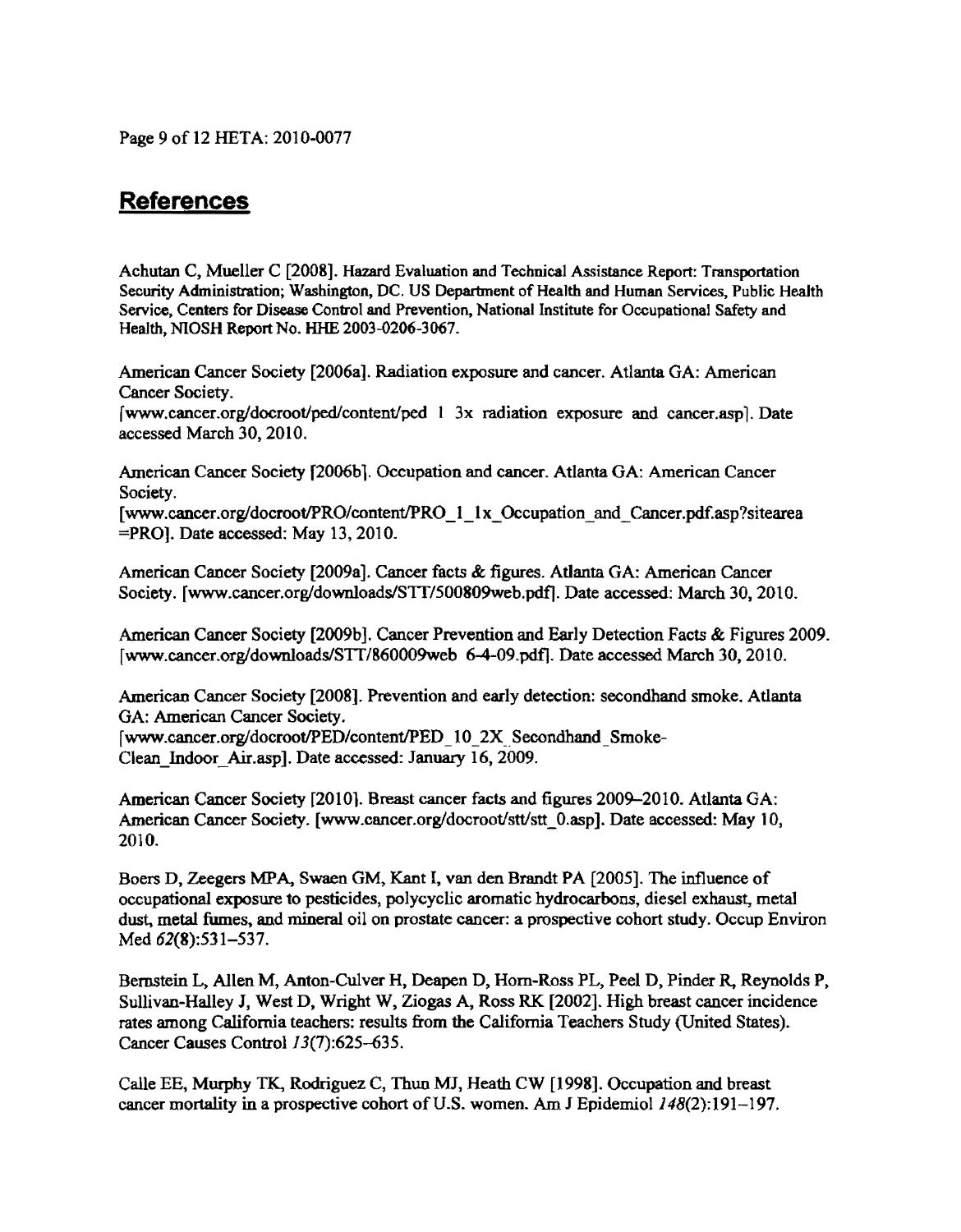Page 10 of 12 HETA: 2010-0077

Carmichael A, Sami AS, Dixon *JM* [2003]. Breast cancer risk among the survivors of atomic bomb and patients exposed to therapeutic ionising radiation. Eur J Surg OncoI29(5):475-479.

CDC fl9901. Guidelines for investigating clusters of health events. MMWR 39(11).

Coogan PF, Clapp RW, Newcomb PA, MittendorfR, Bogdan 0, Baron JA, Longnecker MP [1996]. Variation in female breast cancer risk by occupation. Am J Ind Med  $30(4)$ : 430-437.

EPA [2008]. Radon health risks. [www.epa.gov/radonlhealthrisks.html]. Date accessed: May 13, 2010.

Ettinger DS [2008]. Lung cancer and other pulmonary neoplasm. Chapter 201. In: Goldman L. Ausiello D, eds. Cecil textbook of medicine. 23rd rev. ed. Philadelphia, PA: Saunders Elsevier, pp. 1456-1464.

Goldberg MS, Labreche F [1996]. Occupational risk factors for female breast cancer: a review. Occup Environ Med 53(3):145-156.

HuffJ, Lunn RM, Waalkes MP, Tomatis L, Infante PF [2007]. Cadmium-induced cancers in animals and in humans. Int J Occup Environ Health /3(2):202-212.

Idaho State University [2008]. Radioactivity in nature. [www.physics.isu.edu/radinf/natural.htm]. Date accessed April 30, 2010.

Jørgensen KJ, Gøtzsche PC [2009]. Overdiagnosis in publicly organised mammography screening programmes: systematic review of incidence trends. BMJ 339:b2587.

King AS, Threlfall WJ, Band PR, Gallagher RP [1994]. Mortality among female registered nurses and school teachers in British Columbia. Am J Ind Med 26(1):125-132.

MacArthur AC, Le ND, Abanto ZU, Gallagher RP [2007]. Occupational female breast and reproductive cancer mortality in British Columbia, Canada, 1950-94. Occup Med 57(4):246 253.

Metz LM, McGuinness S [1997]. Responding to reported clusters of common diseases: the case ofmultiple sclerosis. Can J Public Health 88(4):277-279.

Mink PJ, Adami H-O, Trichopoulos D, Britton NL, Mandel JS [2008]. Pesticides and prostate cancer: a review of epidemiologic studies with specific agricultural exposure information. Europ J Cancer Prev 17(2):97-110.

Petralia SA, Vena JE, Freudenehim JL, Michalek A, Goldberg MS, Blair A, Brasure J, Graham S [1999]. Risk of premenopausal breast cancer and patterns of established breast cancer risk factors among teachers and nurses. Am J Ind Med 35(1):137-141.

Pollán M, Gustavsson P [1999]. High-risk occupations for breast cancer in Swedish female working populations. Am J Public Health 89(6):875-881.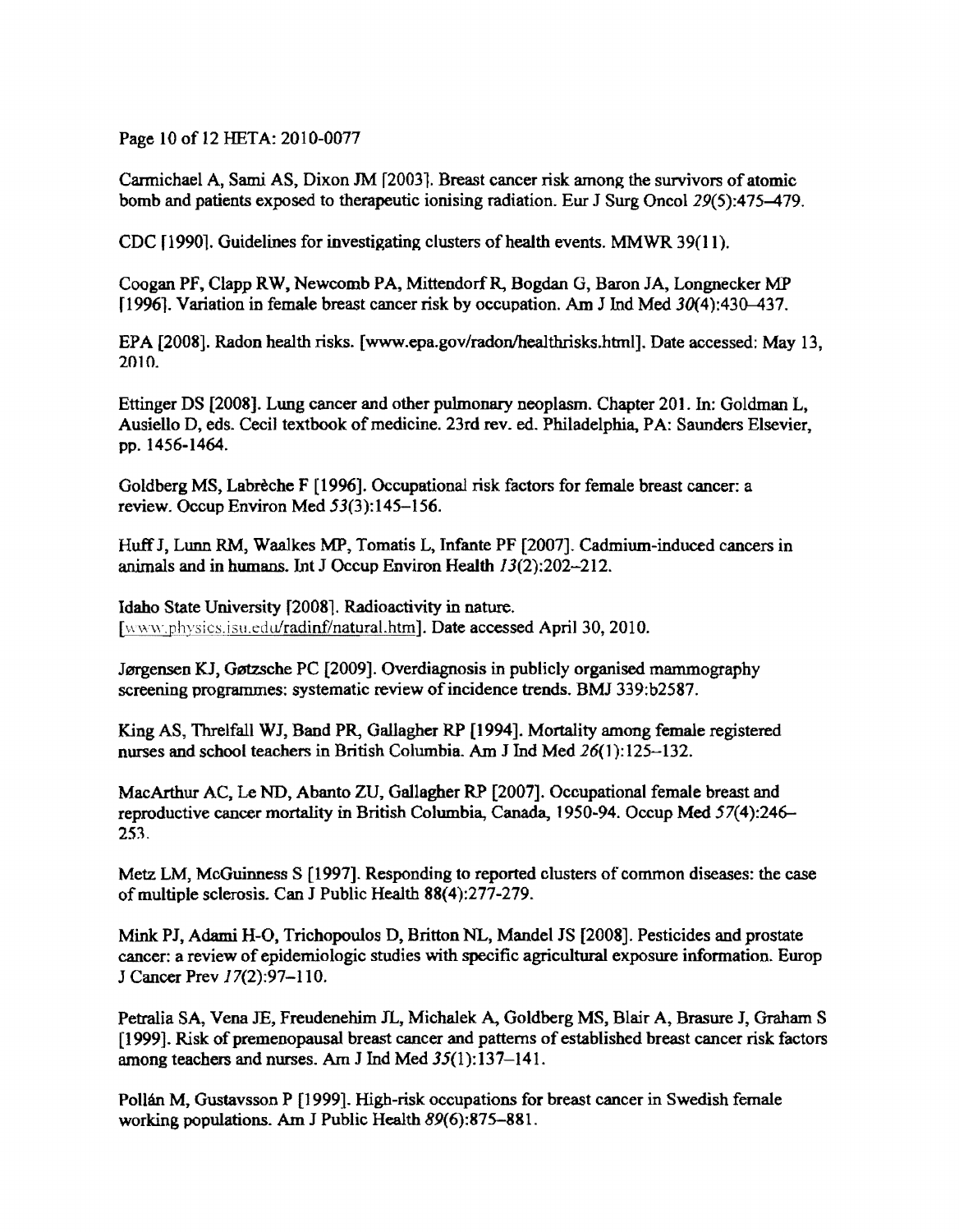Page 11 of 12 HETA: 2010-0077

Preston DL, Ron E, Tokuoka S, Funamoto S, Nishi N, Soda M, Mabuchi K, Kodama K [2007]. Solid cancer incidence in atomic bomb survivors: 1958-1998. Radiat Res 168(1):1-64.

Rubin CH, Burnett CA, Halperin WE, Seligman PJ [1993]. Occupation as a risk identifier for breast cancer. Am J Public Health 83(9): 1311-1315.

Rugo HS [2004]. Occupational cancer. Chapter 16. In: La Dou J, ed. Current Occupational and Environmental Medicine. 3<sup>rd</sup> rev. ed. New York, NY: McGraw Hill Companies, Inc., pp. 229-267.

Sahmoun AE, Case LD, Jackson SA, Schwartz GO [2005]. Cadmium and prostate cancer: a critical epidemiologic analysis. Cancer Invest 23(3):256-263.

Snedeker SM [2006]. Chemical exposures in the workplace: effect on breast cancer risk among women. AAOHN J 54(6):270-279.

Threlfall WJ, Gallagher RP, Spinelli JJ, Band P [1985]. Reproductive variables as possible confounders in occupational studies of breast and ovarian cancer in females. J Occup Environ Med 27(6):448-450.

Van Maele-Fabry G, Libotte V, Willems J, Lison D [2006]. Review and meta-analysis ofrisk estimates for prostate cancer in pesticide manufacturing workers. Cancer Causes Control 17(4):353-373.

Verougstraete V, Lison D, Hotz P [2003]. Cadmium, lung and prostate cancer: a systematic review of recent epidemiological data. J Toxicol Environ Health  $6(3):227-255$ .

Weiderpass E, Pukkaia E, Kauppinen T, Mutanen P, Paakkulainen H, Vasama-Neuvonen K, Boffetta P, Partanen T [1999]. Breast cancer and occupational exposures in women in Finland. Am J Ind Med 36(1):48-53.

Zahl P-H, Maehlen J, Welch HG [2008]. The natural history of invasive breast cancers detected by screening mammography. Arch Int Med 168(21 ):2311-2316.